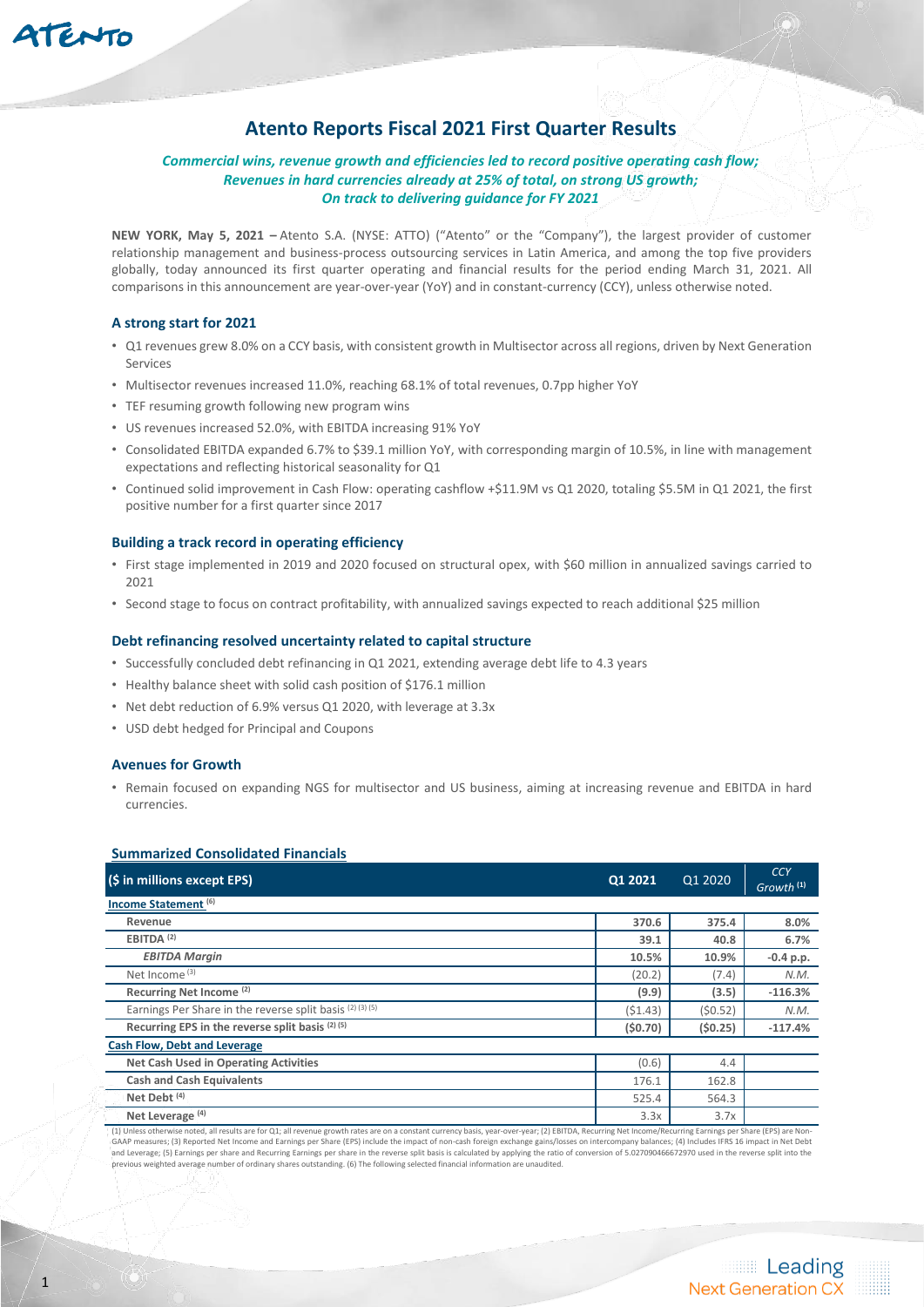

#### **Message from the CEO and CFO**

Atento delivered solid Q1 2021 results, on the back of strong Next Generation services sales throughout the regions in which we operate, especially in the US and EMEA. Our revenues in the quarter went up 8.0% YoY on a constant currency basis, while EBITDA growth was 6.7%, with a 10.5% margin, despite implementation costs of new projects whose revenues will be fully accounted for from Q2 2021 onward, and wage adjustments in Brazil. We are pleased to report that, for the first time since 2017, we generated positive operating cash flow in a first quarter.

The implementation of our Three Horizon Plan in 2019 successfully allowed us to convert our commercial pipeline, consistently increasing our sales as measured by Total Annual Value: new wins in this quarter surpassed \$80 million, 4 times more than what we sold in the same period in 2018, and 50% more than Q1 2020. More than half of these revenues came from the U.S. We are proud to report that one of these wins is a contract with the State of Maryland where we assumed a front-line position in the fight against COVID by launching Atento's Equitable Vaccination Distribution and Scheduling system using the Atento@home remote work solution, implemented in just two weeks.

A year ago, we said we wanted to serve the right clients, with the right services, and that's what we have been delivering. We have been able to attract born-digital and tech brands that, along with media, now comprise more than 10% of our total revenues. When we add US and EMEA revenues hard currencies account for 25% of total revenues, mitigating the impact of foreign exchange variations from our Latin American businesses. More importantly, these clients demand more sophisticated services, allowing for better margins.

We are seeing opportunities to extract additional operating efficiencies throughout the year. After accomplishing annualized cost savings of \$85 million in 2020, of which \$60 million is being carried forward to 2021, we started the year focusing on contract profitability. There are important factors that impact the profitability of each program, and we have a delivery group currently implementing initiatives to best balance these factors so that we can improve our returns while improving service range and quality to our clients.

As we said in our 2019 Investor Day, improving the capital structure of Atento is a key element for generating value to shareholders. This quarter we successfully completed our debt refinancing, issuing new \$500 million Senior Secured Notes that mature in February 2026, extending the average life of our debt to 4.3 years from 1.5 years and paving the way to improve our capital structure. Fulfilling the commitment made to investors, the new notes are protected by hedging instruments consisting mainly of cross-currency swaps in BRL, PEN and Euro, with the coupons hedged through maturity, while the principal is hedged for a period of 3 years.

The demand for our CX services remains strong and Atento is more than prepared to serve this demand. The combination of top line growth, expansion of revenues in hard currencies and additional operational efficiencies coupled with the success of our debt refinancing strengthens our confidence in achieving our guidance for EBITDA margins and leverage targets for 2021 and 2022.

**Carlos López-Abadía**<br> **Chief Executive Officer**<br> **Chief Executive Officer**<br> **Chief Einancial Officer Chief Executive Officer Chief Financial Officer**



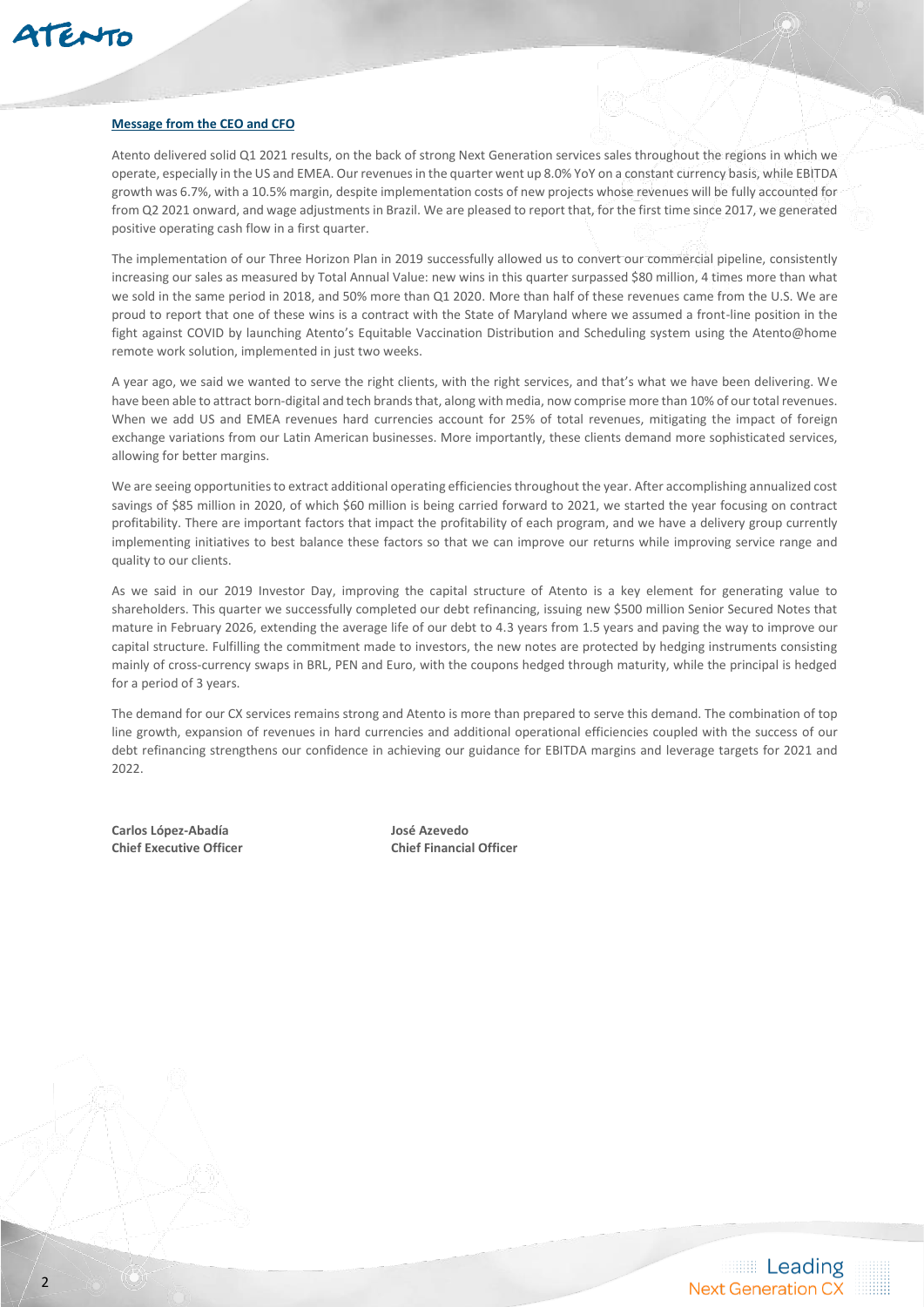

#### **First Quarter Consolidated Financial Results**

Atento's revenue increased 8.0% YoY in Q1 2021, to \$370.6 million, mainly driven by an 11.0% growth in Multisector sales, which expanded across all regions, reflecting the company's effort to continue improving revenue mix into fast-growing and more profitable verticals. Media, Tech and Born-digital already represent more than 10% of total revenues, with revenues in hard currencies already totaling 25% of total revenues.

Sales of Atento@home solutions have also increased. We are now serving more than 300 clients with this solution while maintaining our employees safely working from home, complying with all the security standards and reinforcing the culture of taking care of our people.

Telefónica revenues are stabilizing, with an increase of 2.2% YoY, mainly from higher volumes in Brazil and EMEA. It is worth highlighting that the initial impacts from the pandemic were already felt mid-March 2020, with the closing of centers that directly impacted TEF revenues for that period. We continue to improve our relationship with Telefónica and remain the leader in the share of wallet for CX services.

Multisector revenues reached 68.1% of total sales, up from 67.5% in Q1 2020 and from 62.4% two years ago, as a result of higher sales of Next Generation Services, such as high-value voice, integrated multichannel and automated back-office services, demand for which is even stronger with the change in consumer habits. NGS represented 30% of our new sales in this quarter.

Consolidated EBITDA expanded 6.7% to \$39.1 million YoY, while the corresponding margin reached 10.5%, diminishing 40 basis point year-over-year. This slight decline reflects an impact of \$6.6M from wage adjustments in Brazil, which we expect to recover as we pass it through to prices in the next quarters and of \$1.3M implementation costs of new client programs in Brazil and the US. This EBITDA margin was in line with management expectations and reflects the historical first quarter seasonality.

Atento continued to maintain a comfortable level of financial liquidity, with net debt decreasing 6.9% to \$525.4 million YoY. Operating Cash Flow was R\$5.5 million in the quarter, the first positive OCF we registered in a Q1 since 2017. Free cash flow was \$16.1M negative, the same level registered in Q1 2020, and includes around \$10 million of one-time costs related to the debt refinancing and \$11.7 million of interest payment net of hedge gains.

#### **Segment Reporting**

#### **Brazil**

| (\$ in millions)             |                                                               | Q1 2020<br>Q1 2021          | CCY growth                     |
|------------------------------|---------------------------------------------------------------|-----------------------------|--------------------------------|
| <b>Brazil Region</b>         |                                                               |                             |                                |
| Revenue                      |                                                               | 148.9<br>172.0              | 6.7%                           |
| <b>Adjusted EBITDA</b>       |                                                               | 17.9<br>24.4                | $-9.5%$                        |
| Adjusted EBITDA Margin       |                                                               | 12.0%<br>14.2%              | $-2.2 p.p.$                    |
| Profit/(loss) for the period |                                                               | (4.9)<br>(8.2)              | 28.2%                          |
| <b>Brazil Revenue Mix</b>    | 2021<br>24.5%<br>75.5%<br>• Multisector<br>$\blacksquare$ TEF | 76.3%<br>$\blacksquare$ TEF | 2020<br>23.7%<br>• Multisector |

Revenue in Brazil, Atento's flagship operation, increased 6.7% during the quarter to \$148.9 million, fueled by 5.6% growth in multisector, due to Next Generation Services expansion with Born-Digital companies. Telefonica revenue went up by 10.5%, reflecting the partial impact of the new program implemented in March and also the weaker Q1 2020 that was impacted by the pandemic in the last two weeks of March 2020. Multisector clients acquired in the last twelve months came mainly from the Healthcare, Media and Born-Digital sectors.

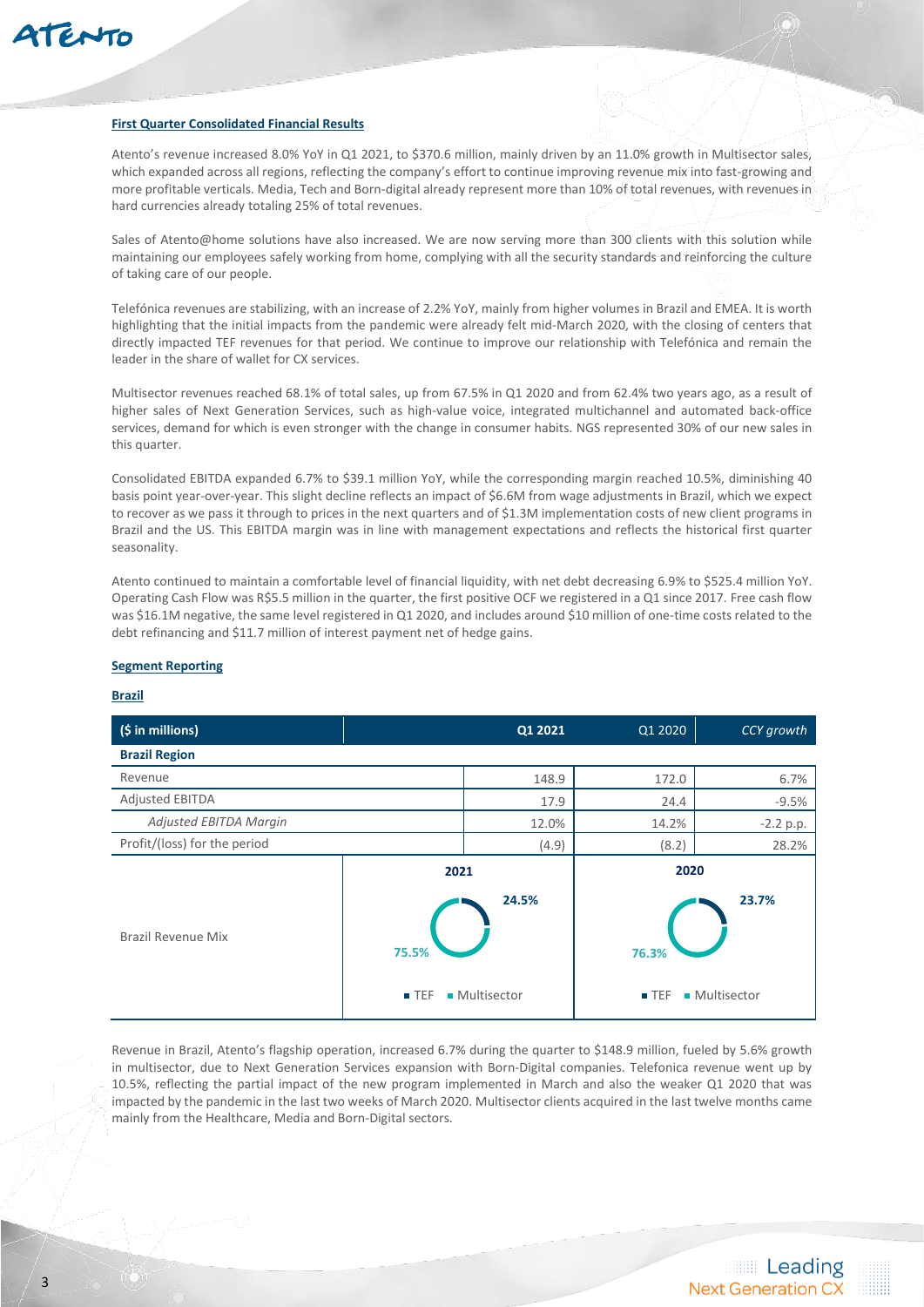EBITDA was impacted by \$6.6 million in wage adjustments, which we expect will be largely passed on to prices in the next couple of months, and \$1.0 million of implementation costs related to new client programs, thus decreasing 9.5% YoY and totaling R\$17.9 million. EBITDA margin, in turn, diminished 220 basis points to 12.0%. Excluding these impacts, EBITDA margin would have been 17.1%.

| (\$ in millions)             | Q1 2021                                                       | Q1 2020                             | CCY growth             |
|------------------------------|---------------------------------------------------------------|-------------------------------------|------------------------|
| <b>Americas Region</b>       |                                                               |                                     |                        |
| Revenue                      | 154.1                                                         | 147.4                               | 8.6%                   |
| <b>Adjusted EBITDA</b>       | 17.1                                                          | 13.7                                | 25.5%                  |
| Adjusted EBITDA Margin       | 11.1%                                                         | 9.3%                                | 1.8 p.p                |
| Profit/(loss) for the period | (1.6)                                                         | (6.9)                               | 77.0%                  |
| Americas Revenue Mix         | 2021<br>30.8%<br>69.2%<br>• Multisector<br>$\blacksquare$ TEF | 2020<br>65.0%<br>$\blacksquare$ TEF | 35.0%<br>• Multisector |

#### **Americas Region**

In the Americas, the Company recorded an increase in revenues of 8.6% YoY to \$154.1 million, with Multisector sales increasing 15.8% YoY, mainly in Central America, Colombia and the US, where we won a new contract with the State of Maryland to support Covid-19 vaccine appointments and logistics. Telefónica revenues decreased 4.9% YoY, with the main impact coming from Peru as this country has been under a more severe lockdown to control the pandemic when compared to other countries.

When compared to Q1 2020, US revenues went up 52%, while EBITDA increased 91%, with EBITDA Margin reaching 15.8%, up by 3.2 percentage points. EBITDA was impacted by a \$0.3 million implementation related cost for a new client program, implying normalized profitability closer to 17%. Our US clients already represent 7% of Atento's total consolidated revenues, in line with our strategy of strengthening our revenues in hard currencies and expanding our presence in the American market.

The region's Adjusted EBITDA was \$17.1 million, increasing 25.5% YoY mainly due to higher revenue from the US coupled with improved operational efficiencies. EBITDA margin stood at 11.1%, an increase of 1.8 percentage points.

| (\$ in millions)             |                                     | Q1 2021                | Q1 20210                    | CCY growth                     |
|------------------------------|-------------------------------------|------------------------|-----------------------------|--------------------------------|
| <b>EMEA Region</b>           |                                     |                        |                             |                                |
| Revenue                      |                                     | 69.1                   | 57.5                        | 9.8%                           |
| <b>Adjusted EBITDA</b>       |                                     | 8.5                    | 3.7                         | 105.8%                         |
| Adjusted EBITDA Margin       |                                     | 12.3%                  | 6.5%                        | 5.8 p.p.                       |
| Profit/(loss) for the period |                                     | 0.9                    | (0.6)                       | N.M                            |
| <b>EMEA Revenue Mix</b>      | 2021<br>50.7%<br>$\blacksquare$ TEF | 49.3%<br>■ Multisector | 48.1%<br>$\blacksquare$ TEF | 2020<br>51.9%<br>• Multisector |

#### **EMEA Region**

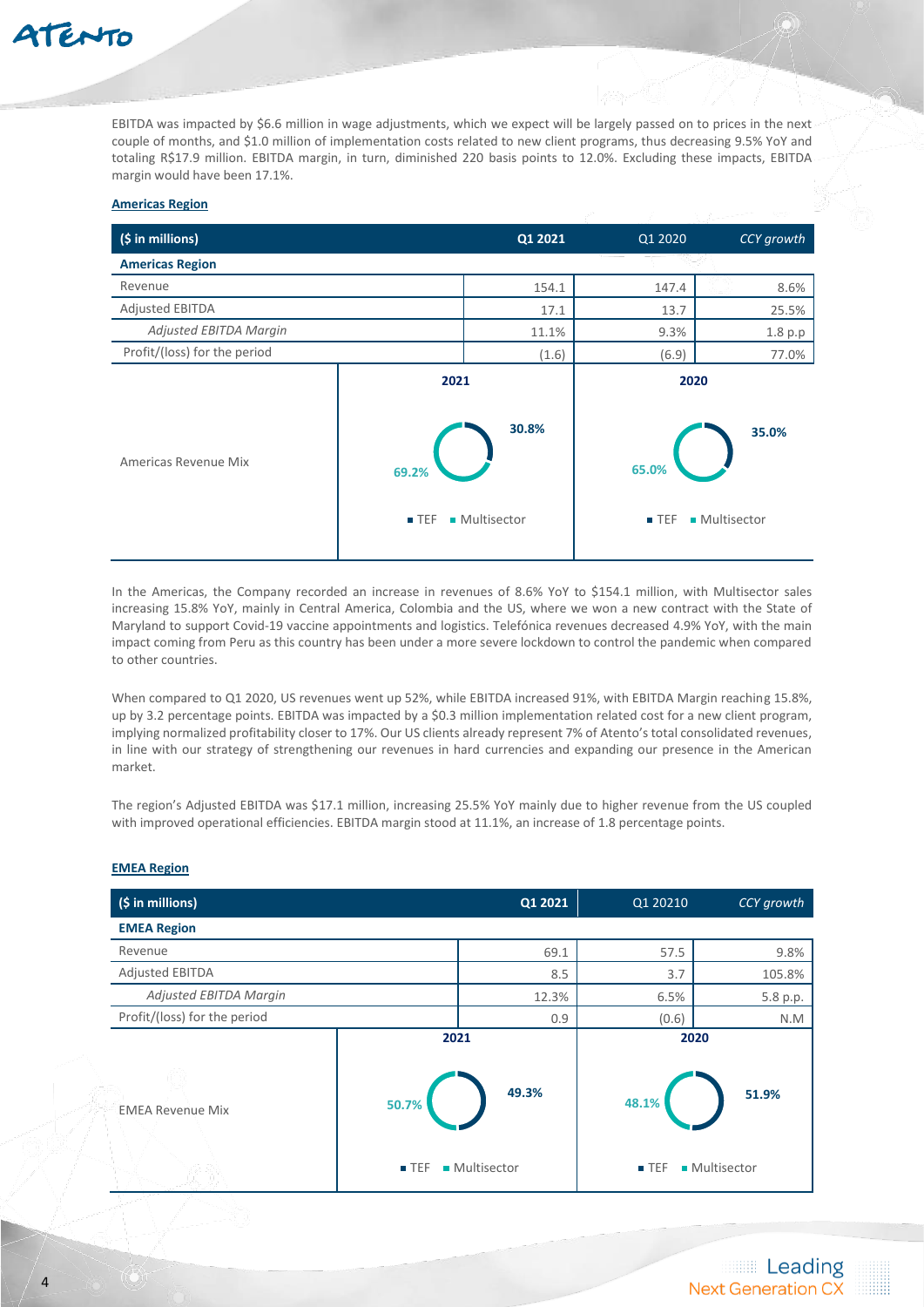

In EMEA, a 15.8% increase in Multisector sales, driven by Next Generation Services, coupled with a 4.3% increase in TEF revenues, led to a 9.8% increase in revenues during the quarter, totaling \$69.1 million.

EMEA's Adjusted EBITDA more than doubled to \$8.5 million, while the EBITDA margin expanded 580 basis points to 12.3%. The region's profitability improved as a result of better operational efficiencies coupled with revenue growth.

### **Cash Flow**

| <b>Cashflow Statement (\$ in millions)</b>           | Q1 2021 | Q1 2020 |
|------------------------------------------------------|---------|---------|
| Cash and cash equivalents at beginning of period     | 209.0   | 124.7   |
| Net Cash from Operating activities                   | (0.6)   | 4.4     |
| Net Cash used in Investing activities                | (7.5)   | (11.3)  |
| Net Cash (used in)/ provided by Financing activities | (14.4)  | 58.8    |
| Net (increase/decrease) in cash and cash equivalents | (22.4)  | 51.9    |
| Effect of changes in exchanges rates                 | (10.5)  | (13.9)  |
| Cash and cash equivalents at end of period           | 176.1   | 162.8   |



**Indirect Cash Flow View – Q1 2021 (\$ in millions)**

Despite historical seasonality for a first quarter, Atento closed the period with \$5.5M of Operating Cash Flow, an \$11.9 million improvement YOY because of a solid EBITDA coming from increased revenues and operational efficiencies. This was the first positive OCF in a first quarter since 2017, attesting the improvement in the Company's financial discipline.

Free Cash Flow was negative \$16.1 million, as one-time impact of approximately \$10 million costs related to the debt refinancing (call premium to redeem previous outstanding bond and other issuance costs such as underwriter fees, lawyers and auditors) led to net financial expenses of \$21.6 million. It is important to highlight that Q1 and Q3 are impacted by bond interest payment, which amounted to \$11.7 million from interest payments net of hedge gains in this quarter.

Cash Capex was 2% of revenues in Q1 2021, compared to 3% in Q1 2020. While Q1 2021's number was below guidance for the year, we believe this is a phasing effect as we have been deploying new projects, especially growth related, in line with our expectations. Therefore, we expect cash capex as a percentage of revenues to be aligned with our guidance of 4-4.5% for the entire year.

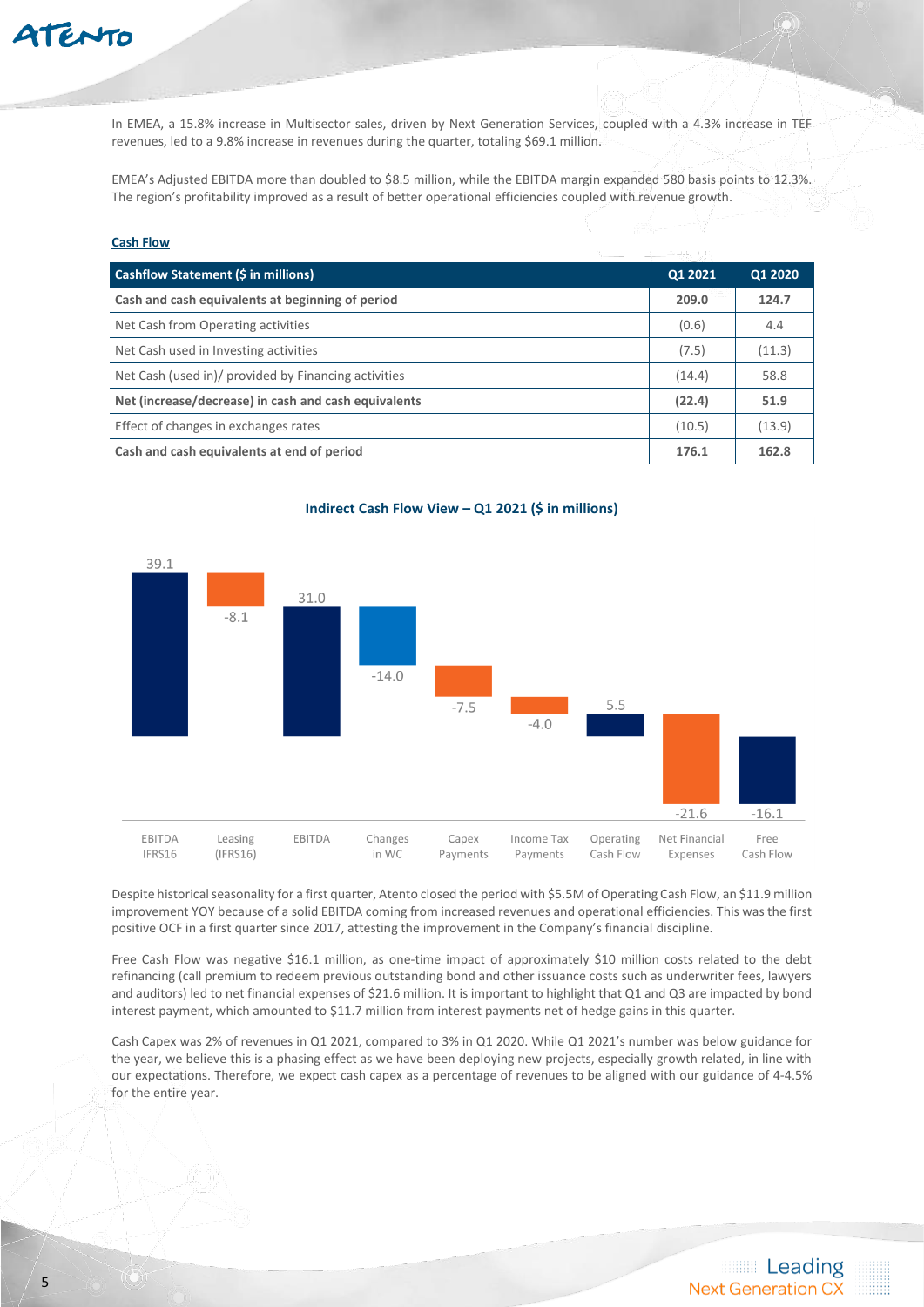### **Indebtedness & Capital Structure**

| <b>USSMM</b>                                   | <b>Maturity</b> | <b>Interest Rate</b> | <b>Outstanding</b><br><b>Balance 1Q2021</b> |
|------------------------------------------------|-----------------|----------------------|---------------------------------------------|
| SSN <sup>(1)</sup> (USD)                       | 2026            | 8.0%                 | 493.6                                       |
| <b>Super Senior Credit Facility</b>            | 2021            | 4.5%                 | 30.0                                        |
| <b>Other Revolving Credit Facilities</b>       | 2021            | $CDI + 3.40$         | 31.3                                        |
| Other Borrowings and Leases                    | 2025            | Variable             | 15.2                                        |
| <b>BNDES (BRL)</b>                             | 2022            | $TLP + 2.0%$         | 0.5                                         |
| <b>Debt with Third Parties</b>                 |                 |                      | 570.6                                       |
| Leasing (IFRS 16)                              |                 |                      | 130.9                                       |
| Gross Debt (Debt with Third Parties + IFRS 16) |                 |                      | 701.5                                       |
| Cash and Cash Equivalents                      |                 |                      | 176.1                                       |
| <b>Net Debt</b>                                |                 |                      | 525.4                                       |

(1) Notes are protected by certain hedging instruments, with the coupons hedged through maturity, while the principal is hedged for a period of 3 years. The instruments consist mainly of cross-currency swaps in BRL, PEN and Euro.



On February 19, 2021, Atento successfully completed its \$500M bond refinancing. The new \$500 million Senior Secured Notes matures on February 10, 2026 and will pay interest at a rate of 8.0% per annum. With this transaction, the Company's average debt life increased from 1.5 years to 4.3 years.

Fulfilling the commitment made to investors in the refinancing process, the new notes are protected by certain hedging instruments, with the coupons hedged through maturity, while the principal is hedged for a period of 3 years. The instruments consist mainly of cross-currency swaps in BRL, PEN and Euro. As a reference, the BRL cost for principal and coupon is approximately 180% of CDI, equivalent to circa 5.0% p.a. with the current CDI, compared to 7% p.a. cost of the previous bond for coupons only.

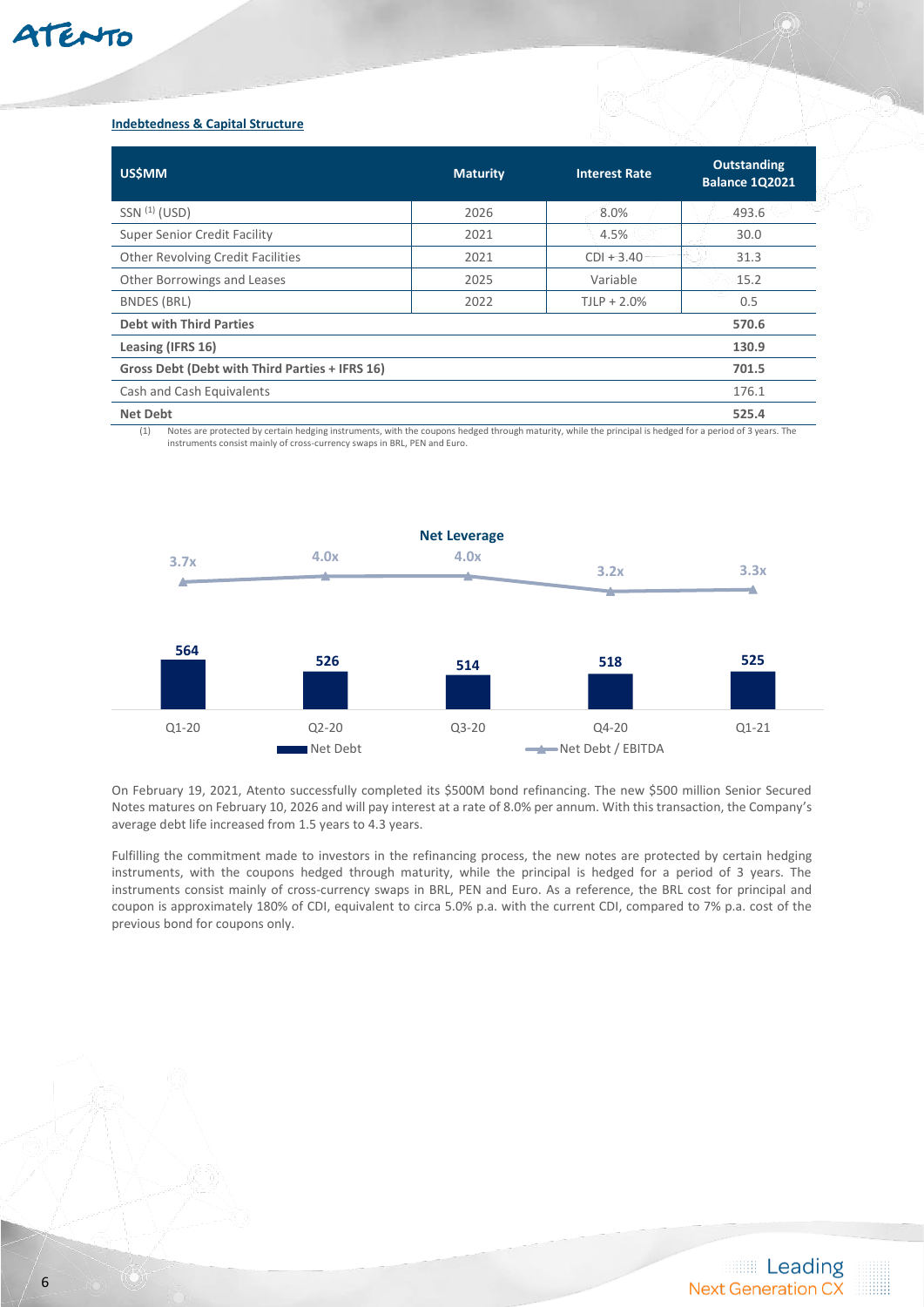## **Debt Payment Schedule**



At end of Q1 2021, gross debt was \$701.5 million, which included \$130.9 million in leasing obligations under IFRS 16. Atento finished the quarter with cash and cash equivalents of \$176.1 million, a YoY increase of \$13.3 million (+8.2%). At the end of March, we had approximately \$80 million in available revolving credit facilities, of which \$50 million were drawn down. Net debt, in turn, decreased 6.9% when compared to Q1 2020.

### **Fiscal 2021 Guidance**

|                                       | <b>FY 2021</b>   | Q1 2021 Reported |
|---------------------------------------|------------------|------------------|
| Revenue growth (in constant currency) | Mid-single digit | 8.0%             |
| <b>EBITDA</b> margin                  | 12.5%-13.5%      | 10.5%            |
| Leverage $(x)$                        | $2.5x - 3.0x$    | 3.3x             |
| Cash Capex as % of Revenues           | $4.0 - 4.5%$     | 2.0%             |

#### **Share Repurchase Program**

In the quarter, the Company repurchased 18,555 shares under its Share Repurchase Program, at a cost of \$369 million. On February 24, 2021, the Board of Directors approved the extension of the current program for additional 12 months, with the new expiration date on March 10, 2022. At the end of March 2021, Atento held 918,350 shares in treasury.

#### **Conference Call**

The Company will host a conference call and webcast on Thursday, May 6, 2021 at 10:00 am ET to discuss its financial results. The conference call can be accessed by dialing: USA: +1 (866) 807-9684; UK: (+44) 20 3514 3188; Brazil: (+55) 11 4933-0682; or Spain: (+34) 91 414 9260. No passcode is required. Individuals who dial in will be asked to identify themselves and their affiliations The live webcast of the conference call will be available on Atento's Investor Relations website at [investors.atento.com](http://investors.atento.com/) [\(Click here\)](https://services.choruscall.com/links/atto210429gu9pE3mJ.html). A web-based archive of the conference call will also be available at the website.

#### **About Atento**

Atento is the largest provider of customer relationship management and business process outsourcing ("CRM BPO") services in Latin America, and among the top five providers globally. Atento is also a leading provider of nearshoring CRM BPO services to companies that carry out their activities in the United States. Since 1999, the company has developed its business model in 13 countries where it employs approximately 140,000 people. Atento has over 400 clients to whom it offers a wide range of CRM BPO services through multiple channels. Atento's clients are mostly leading multinational corporations in sectors such as telecommunications, banking and financial services, health, retail and public administrations, among others. Atento's shares trade under the symbol ATTO on the New York Stock Exchange (NYSE). In 2019, Atento was named one of the World's 25 Best Multinational Workplaces and one of the Best Multinationals to Work for in Latin America by Great Place to Work®. Also, in 2021 Everest named Atento as a star performer Gartner named the company as a leader in the 2021 Gartner Magic Quadrant. For more information visi[t www.atento.com](http://www.atento.com/)

| <b>Investor Relations</b> | <b>Investor Relations</b>     | <b>Media Relations</b>   |
|---------------------------|-------------------------------|--------------------------|
| Shay Chor                 | Fernando Schneider            | Pablo Sánchez Pérez      |
| + 55 11 3293-5926         | + 55 11 3779-8119             | +34 670031347            |
| shay.chor@atento.com      | fernando.schneider@atento.com | pablo.sanchez@atento.com |
|                           |                               |                          |

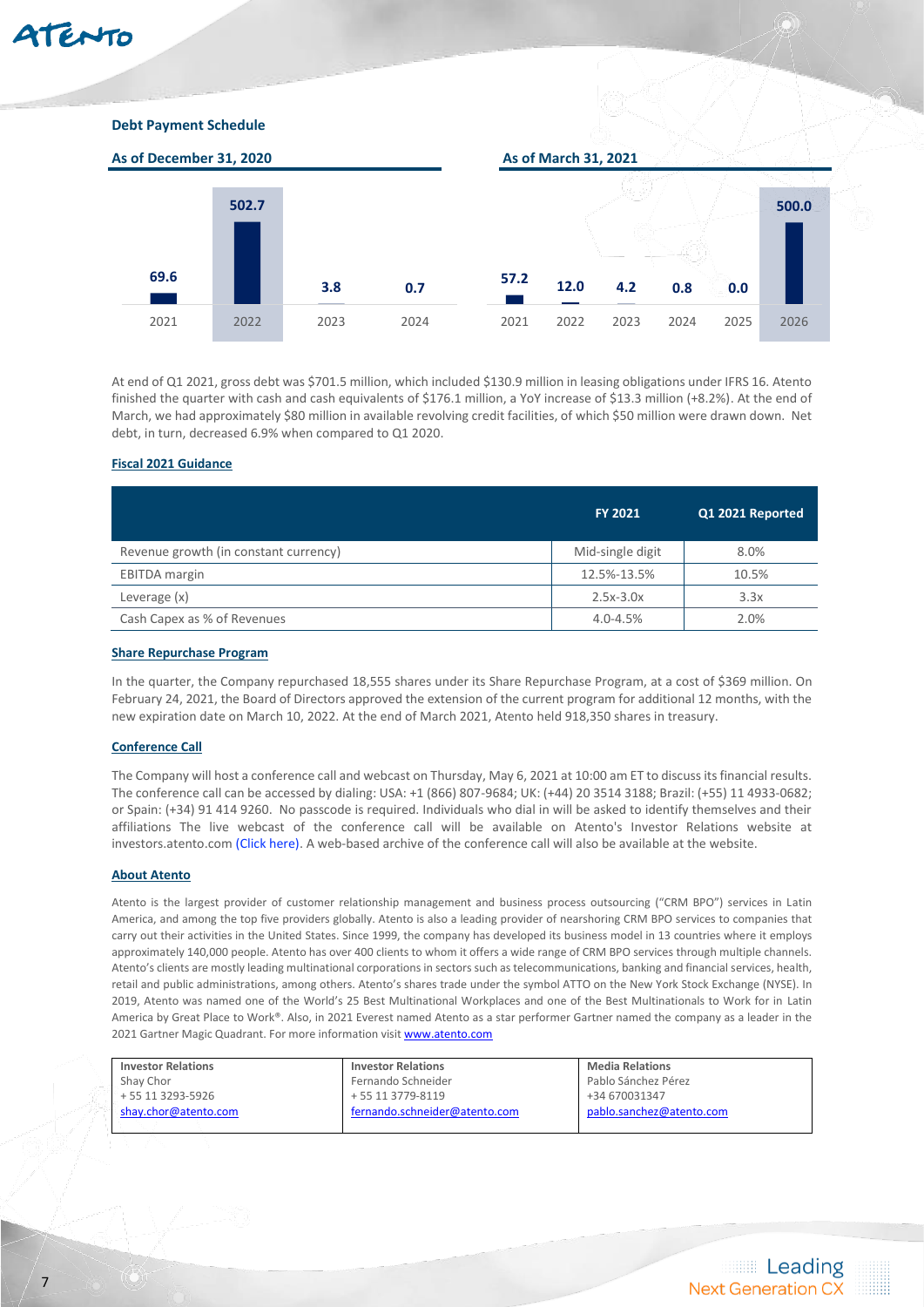

#### **Forward-Looking Statements**

This press release contains forward-looking statements. Forward-looking statements can be identified by the use of words such as "may," "should," "expects," "plans," "anticipates," "believes," "estimates," "predicts," "intends," "continue" or similar terminology. These statements reflect only Atento's current expectations and are not guarantees of future performance or results. Forward-looking statements by their nature address matters that are, to different degrees, uncertain, such as statements about the potential impacts of the Covid-19 pandemic on our business operations, financial results and financial position and on the world economy. These statements are subject to risks and uncertainties that could cause actual results to differ materially from those contained in the forward-looking statements. These risks and uncertainties include, but are not limited to, competition in Atento's highly competitive industries; increases in the cost of voice and data services or significant interruptions in these services; Atento's ability to keep pace with its clients' needs for rapid technological change and systems availability; the continued deployment and adoption of emerging technologies; the loss, financial difficulties or bankruptcy of any key clients; the effects of global economic trends on the businesses of Atento's clients; the non-exclusive nature of Atento's client contracts and the absence of revenue commitments; security and privacy breaches of the systems Atento uses to protect personal data; the cost of pending and future litigation; the cost of defending Atento against intellectual property infringement claims; extensive regulation affecting many of Atento's businesses; Atento's ability to protect its proprietary information or technology; service interruptions to Atento's data and operation centers; Atento's ability to retain key personnel and attract a sufficient number of qualified employees; increases in labor costs and turnover rates; the political, economic and other conditions in the countries where Atento operates; changes in foreign exchange rates; Atento's ability to complete future acquisitions and integrate or achieve the objectives of its recent and future acquisitions; future impairments of our substantial goodwill, intangible assets, or other long-lived assets; and Atento's ability to recover consumer receivables on behalf of its clients. In addition, Atento is subject to risks related to its level of indebtedness. Such risks include Atento's ability to generate sufficient cash to service its indebtedness and fund its other liquidity needs; Atento's ability to comply with covenants contained in its debt instruments; the ability to obtain additional financing; the incurrence of significant additional indebtedness by Atento and its subsidiaries; and the ability of Atento's lenders to fulfill their lending commitments. Atento is also subject to other risk factors described in documents filed by the company with the United States Securities and Exchange Commission.

These forward-looking statements speak only as of the date on which the statements were made. Atento undertakes no obligation to update or revise publicly any forward-looking statements, whether as a result of new information, future events or otherwise.

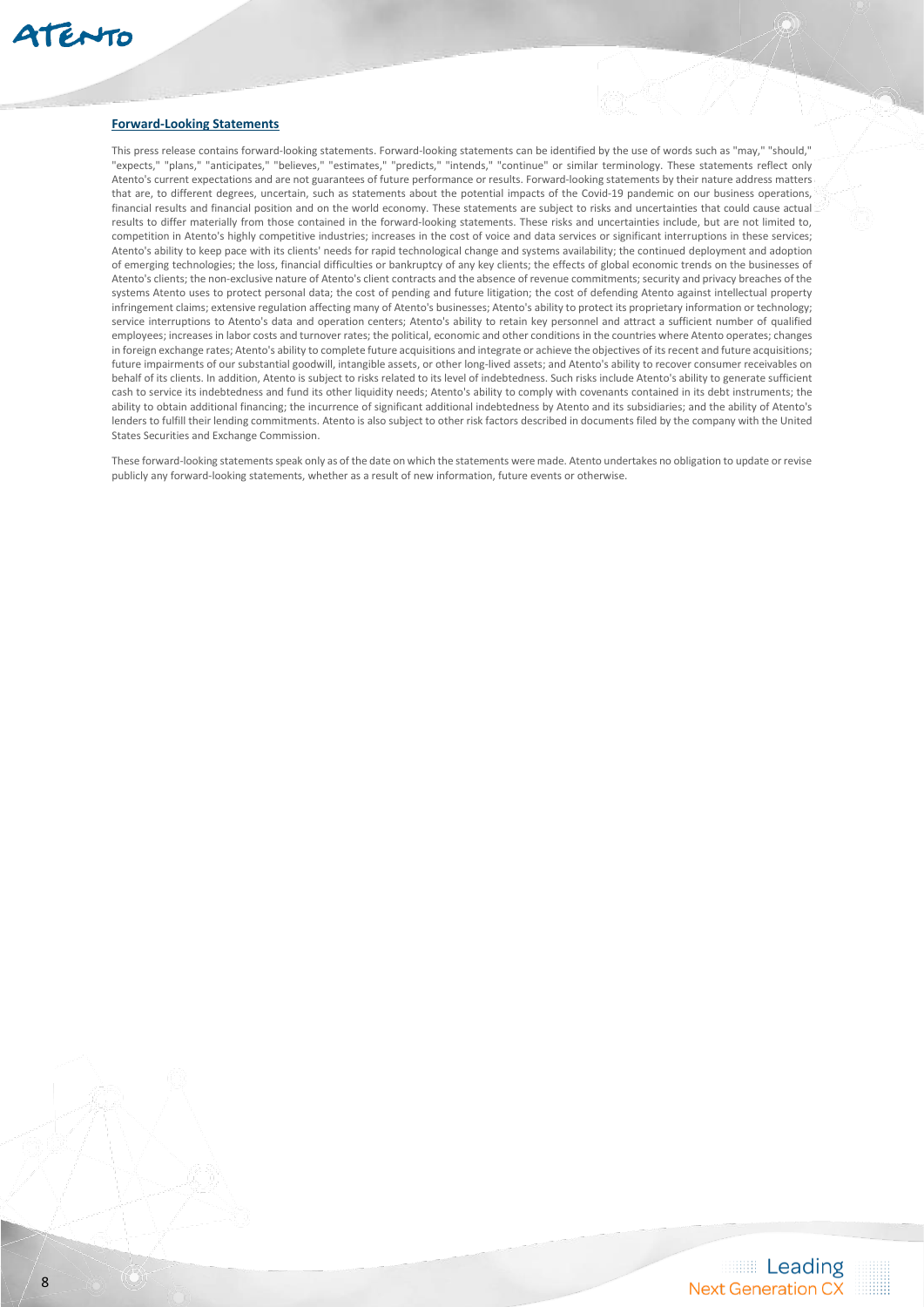### **SELECTED FINANCIAL DATA:**

The following selected financial information for the first quarter ended March 31, 2021 and March 31, 2020 are unaudited.

**Consolidated Statements of Operations for the Three Months Ended March 31, 2020 and 2021**

|                                               | For the three months ended March 31 |          |               |                                      |
|-----------------------------------------------|-------------------------------------|----------|---------------|--------------------------------------|
| (\$ million, except percentage changes)       | 2021                                | 2020     | Change<br>(%) | Change<br>excluding<br><b>FX (%)</b> |
|                                               | (unaudited)                         |          |               |                                      |
| Revenue                                       | 370.6                               | 375.4    | $-1.3$        | 8.0                                  |
| Other operating income                        | 1.3                                 | 0.9      | 50.6          | 43.6                                 |
| <b>Operating expenses:</b>                    |                                     |          |               |                                      |
| Supplies                                      | $-20.9$                             | $-16.7$  | 25.1          | 38.3                                 |
| Employee benefit expenses                     | $-282.8$                            | $-289.0$ | $-2.1$        | 6.6                                  |
| Depreciation                                  | $-17.7$                             | $-19.8$  | $-10.5$       | $-0.2$                               |
| Amortization                                  | $-12.8$                             | $-11.7$  | 9.5           | 22.2                                 |
| Changes in trade provisions                   | 1.5                                 | $-0.5$   | N.M.          | N.M.                                 |
| Other operating expenses                      | $-30.7$                             | $-29.3$  | 4.8           | 16.6                                 |
| <b>Total operating expenses</b>               | $-363.4$                            | $-367.0$ | $-1.0$        | 8.3                                  |
| <b>Operating profit</b>                       | 8.6                                 | 9.3      | $-8.0$        | 1.7                                  |
| Finance income                                | 3.0                                 | 2.4      | 23.6          | 60.9                                 |
| Finance costs                                 | $-24.3$                             | $-15.9$  | 53.5          | 65.8                                 |
| Change in fair value of financial instruments | $-13.8$                             | ÷,       | N.M.          | N.M.                                 |
| Net foreign exchange loss                     | 7.3                                 | $-3.5$   | N.M.          | N.M.                                 |
| Net finance expense                           | $-27.8$                             | $-16.9$  | 64.2          | 104.7                                |
| Profit/(loss) before income tax               | $-19.2$                             | $-7.6$   | N.M.          | N.M.                                 |
| Income tax benefit/(expense)                  | $-1.0$                              | 0.2      | N.M.          | 6.3                                  |
| Profit/(loss) for the period                  | $-20.2$                             | $-7.4$   | N.M.          | N.M.                                 |
| Other financial data:                         |                                     |          |               |                                      |
| EBITDA <sup>(1)</sup> (unaudited)             | 39.1                                | 40.8     | $-4.2$        | 6.7                                  |
| Adjusted EBITDA <sup>(1)</sup> (unaudited)    | 39.1                                | 40.8     | $-4.2$        | 6.7                                  |

(1) For the reconciliation of these non-GAAP measures to the closest comparable IFRS measure, see section "Summary Consolidated Historical Financial Information - Reconciliation of EBITDA and Adjusted EBITDA to profit/(loss)".

N.M. means not meaningful

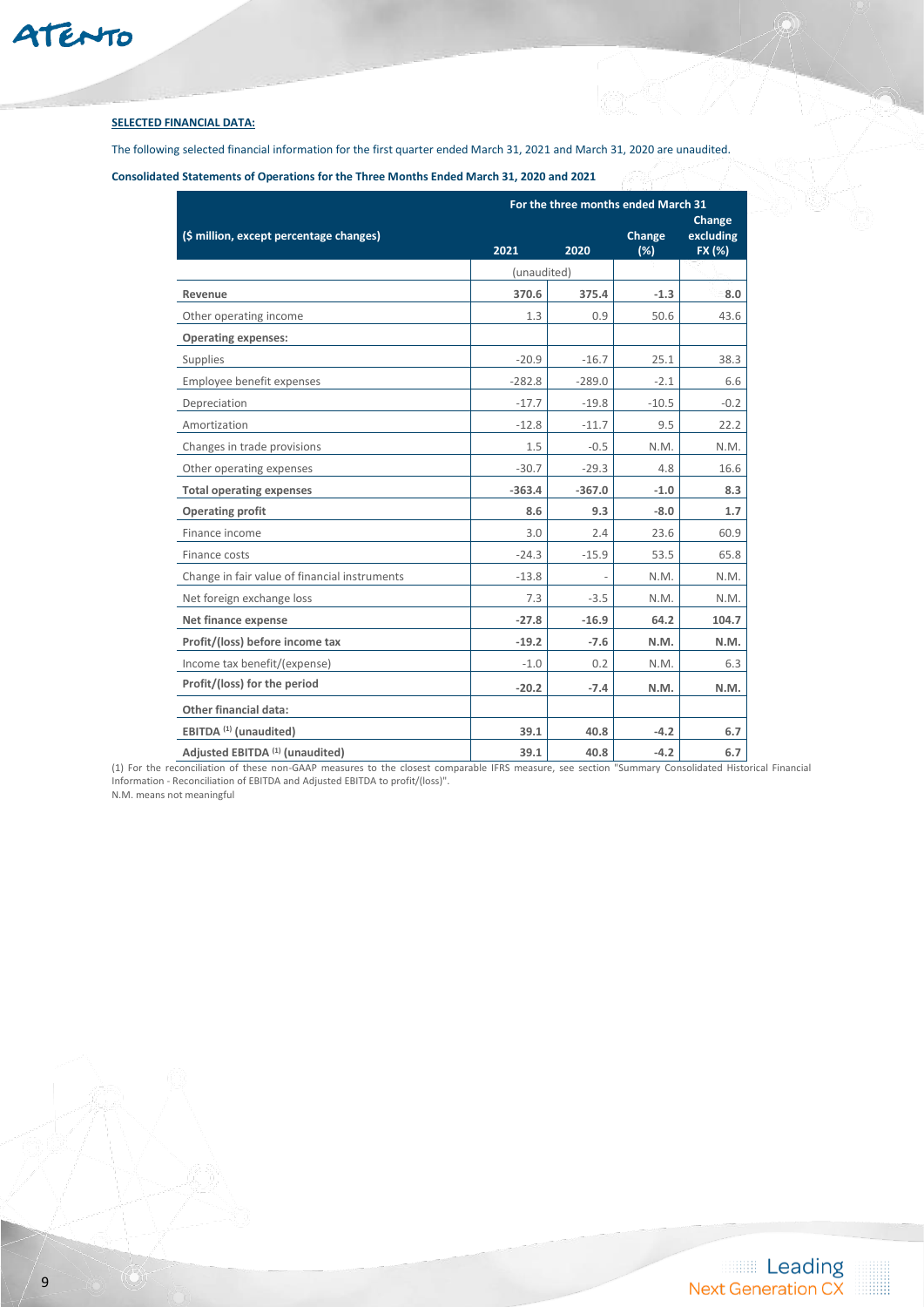### **Consolidated Statements of Operations by Segment for the Three Months Ended March 31, 2020 and 2021**

|                                       | For the three months |          |                | Change           |
|---------------------------------------|----------------------|----------|----------------|------------------|
| (\$ in millions, except percentage    | ended March 31,      |          |                | <b>Excluding</b> |
| changes)                              | 2021                 | 2020     | Change (%)     | FX (%)           |
|                                       | (unaudited)          |          |                |                  |
| Revenue:                              |                      |          |                |                  |
| <b>Brazil</b>                         | 148.9                | 172.0    | $-13.5$        | 6.7              |
| Americas                              | 154.1                | 147.3    | 4.7            | 8.6              |
| <b>EMEA</b>                           | 69.1                 | 57.5     | 20.3<br>$-9.2$ | 9.8              |
| Other and eliminations (1)            | $-1.5$               | $-1.3$   |                | $-15.8$          |
| <b>Total revenue</b>                  | 370.6                | 375.4    | $-1.3$         | 8.0              |
| <b>Operating expenses:</b>            |                      |          |                |                  |
| <b>Brazil</b>                         | $-149.2$             | $-167.8$ | $-11.1$        | 9.5              |
| Americas                              | $-153.5$             | $-149.2$ | 2.9            | 6.9              |
| <b>EMEA</b>                           | $-66.6$              | $-58.4$  | 14.1           | 4.3              |
| Other and eliminations (1)            | 5.9                  | 8.4      | $-29.9$        | $-28.1$          |
| <b>Total operating expenses</b>       | $-363.4$             | $-367.0$ | $-1.0$         | 8.3              |
| Operating profit/(loss):              |                      |          |                |                  |
| Brazil                                | 2.9                  | 4.3      | $-32.6$        | $-10.9$          |
| Americas                              | 1.3                  | $-1.5$   | N.M.           | N.M.             |
| <b>EMEA</b>                           | 3.5                  | $-0.4$   | N.M.           | N.M.             |
| Other and eliminations (1)            | 0.9                  | 7.0      | $-87.3$        | $-87.0$          |
| Total operating profit/(loss)         | 8.6                  | 9.3      | $-8.0$         | 1.7              |
| Net finance expense:                  |                      |          |                |                  |
| Brazil                                | $-9.3$               | $-16.5$  | $-43.6$        | $-30.6$          |
| Americas                              | $-2.4$               | $-4.1$   | $-42.5$        | $-41.4$          |
| <b>EMEA</b>                           | $-0.5$               | $-0.0$   | N.M.           | N.M.             |
| Other and eliminations (1)            | $-15.5$              | 3.8      | N.M.           | N.M.             |
| <b>Total net finance expense</b>      | $-27.8$              | $-16.9$  | 64.2           | 104.7            |
| Income tax benefit/(expense):         |                      |          |                |                  |
| Brazil                                | 1.5                  | 4.0      | $-62.1$        | $-54.6$          |
| Americas                              | $-0.5$               | $-1.2$   | 59.0           | 65.3             |
| <b>EMEA</b>                           | $-2.1$               | $-0.2$   | N.M.           | N.M.             |
| Other and eliminations (1)            | 0.1                  | $-2.5$   | 102.3          | 102.1            |
| Total income tax benefit/(expense)    | $-1.0$               | 0.2      | N.M.           | $-6.3$           |
| Profit/(loss) for the period:         |                      |          |                |                  |
| <b>Brazil</b>                         | $-4.9$               | $-8.2$   | 40.3           | 28.2             |
| Americas                              | $-1.6$               | $-6.9$   | 77.4           | 77.0             |
| <b>EMEA</b>                           | 0.9                  | $-0.6$   | N.M.           | N.M.             |
| Other and eliminations (1)            | -14.6                | 8.3      | N.M.           | N.M.             |
| Profit/(loss) for the period          | $-20.2$              | -7.4     | N.M.           | N.M.             |
| Profit/(loss) attributable to:        |                      |          |                |                  |
| Owners of the parent                  | $-20.2$              | $-7.4$   | N.M.           | N.M.             |
| Other financial data:                 |                      |          |                |                  |
| EBITDA <sup>(2)</sup> :               |                      |          |                |                  |
| Brazil                                | 18.7                 | 21.0     | $-11.1$        | 10.9             |
| Americas                              | 12.8                 | 10.1     | 26.5           | 28.4             |
| EMEA                                  | 6.6                  | 2.6      | N.M.           | 130.0            |
| Other and eliminations <sup>(1)</sup> | 1.0                  | 7.0      | $-86.4$        | $-86.1$          |
| <b>Total EBITDA (unaudited)</b>       | 39.1                 | 40.8     | $-4.2$         | 6.7              |
| Adjusted EBITDA <sup>(2)</sup> :      |                      |          |                |                  |
| Brazil                                | 17.9                 | 24.4     | $-26.7$        | $-9.5$           |
| Americas                              | 17.1                 | 13.7     | 25.3           | 25.5             |
| EMEA                                  | 8.5                  | 3.7      | 127.0          | 105.8            |
| Other and eliminations <sup>(1)</sup> | $-4.5$               | $-1.1$   | N.M.           | N.M.             |
| Total Adjusted EBITDA (unaudited)     | 39.1                 | 40.8     | $-4.2$         | 6.7              |

(1) Included revenue and expenses at the holding-company level (such as corporate expenses and acquisition related expenses), as applicable, as well as consolidation adjustments.

(2) For the reconciliation of these non-GAAP measures to the closest comparable IFRS measure, see section "Summary Consolidated Historical Financial Information - Reconciliation of EBITDA and Adjusted EBITDA to profit/(loss)".

 $\circledast$ 

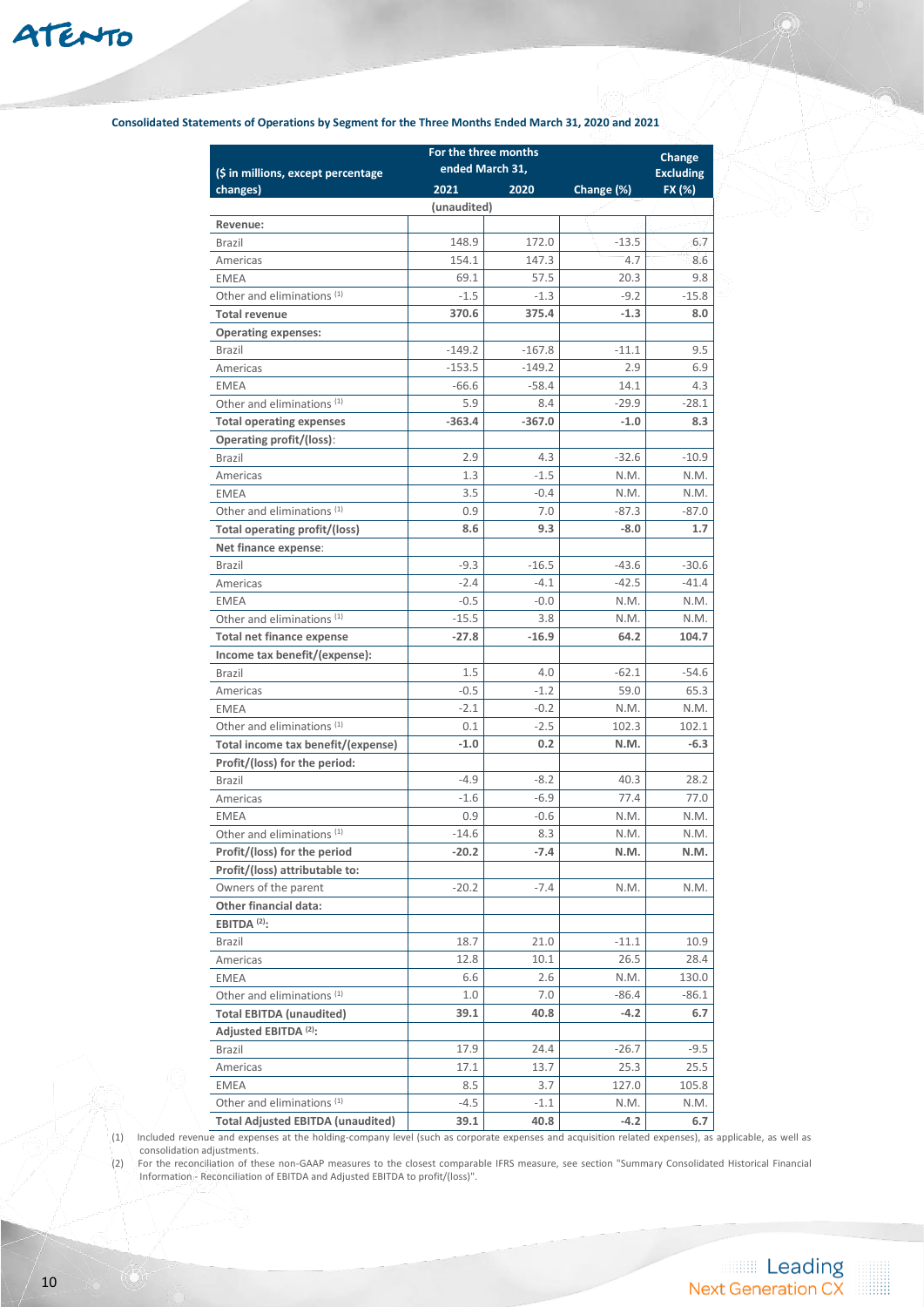## **Balance Sheet (\$ Thousands)**

|                                     | March 31,   | December 31, |
|-------------------------------------|-------------|--------------|
| <b>ASSETS</b>                       | 2021        | 2020         |
|                                     | (unaudited) | (audited)    |
| <b>NON-CURRENT ASSETS</b>           | 559,020     | 604,327      |
|                                     |             |              |
| Intangible assets                   | 91,473      | 106,643      |
| Goodwill                            | 96,663      | 103,014      |
| Right-of-use assets                 | 125,340     | 137,842      |
| Property, plant and equipment       | 85,938      | 90,888       |
| <b>Non-current financial assets</b> | 64,951      | 70,275       |
| Trade and other receivables         | 27,909      | 20,995       |
| Other non-current financial assets  | 34,424      | 38,192       |
| Derivative financial instruments    | 2,618       | 11,088       |
| Other taxes receivable              | 4,361       | 4,815        |
| <b>Deferred tax assets</b>          | 90,294      | 90,850       |
|                                     |             |              |
| <b>CURRENT ASSETS</b>               | 532,261     | 571,796      |
|                                     |             |              |
| <b>Trade and other receivables</b>  | 318,731     | 324,850      |
| Trade and other receivables         | 294,632     | 299,086      |
| Current income tax receivable       | 24,099      | 25,764       |
| <b>Other taxes receivable</b>       | 34,730      | 36,794       |
| Other current financial assets      | 2,746       | 1,158        |
| Cash and cash equivalents           | 176,054     | 208,994      |
|                                     |             |              |
| <b>TOTAL ASSETS</b>                 | 1,091,281   | 1,176,123    |



 $\circledast$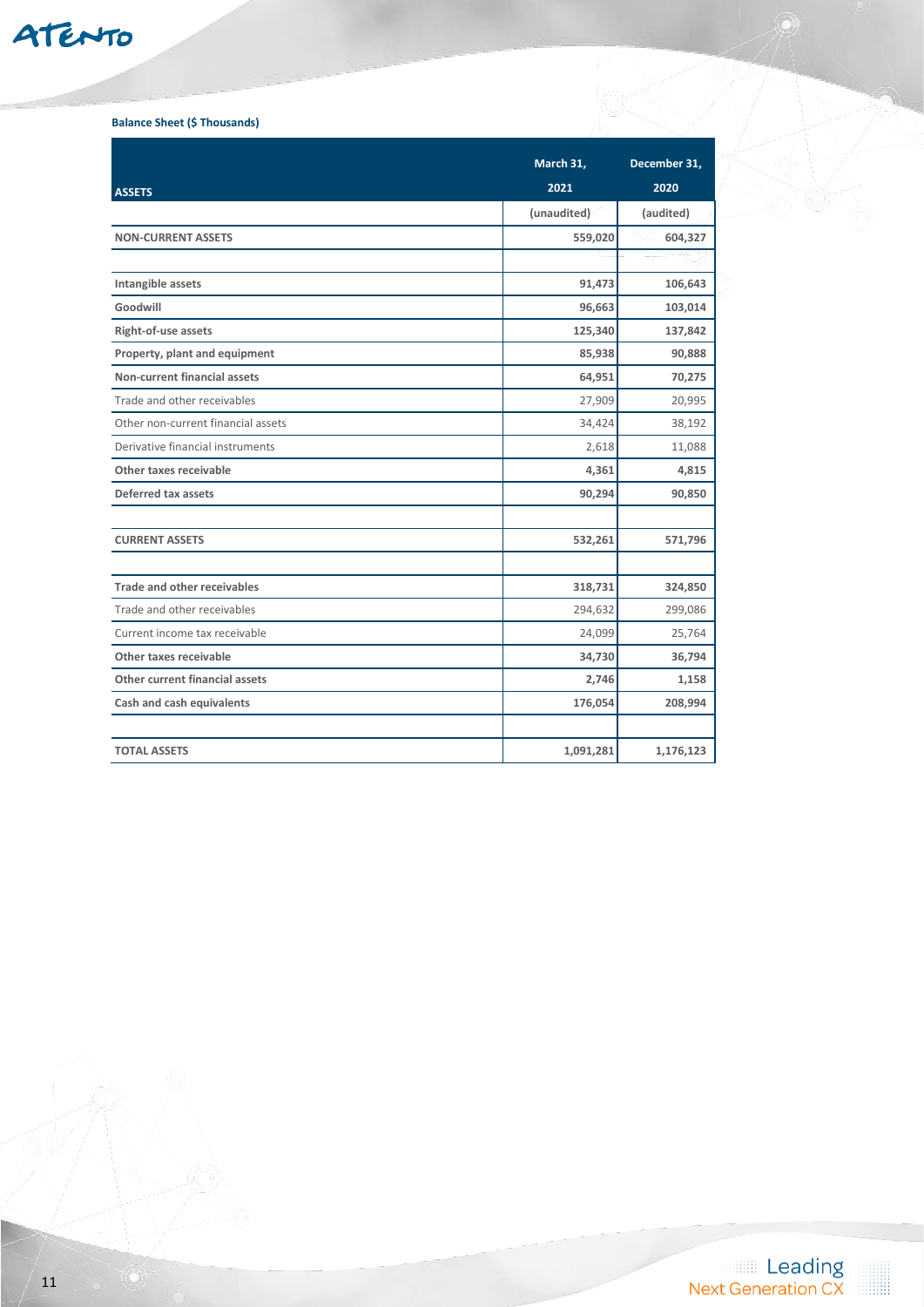

|                                            | March 31,   | December 31, |  |
|--------------------------------------------|-------------|--------------|--|
| LIABILITIES AND SHAREHOLDERS' EQUITY       | 2021        | 2020         |  |
|                                            | (unaudited) | (audited)    |  |
|                                            |             |              |  |
| <b>TOTAL EQUITY</b>                        | 60,749      | 119,676      |  |
| <b>EQUITY ATTRIBUTABLE TO:</b>             |             |              |  |
| <b>OWNERS OF THE PARENT COMPANY</b>        | 60,749      | 119,676      |  |
| Share capital                              | 49          | 49           |  |
| Share premium                              | 615,423     | 613,619      |  |
| Treasury shares                            | $-13,020$   | $-12,312$    |  |
| <b>Retained losses</b>                     | $-200,019$  | $-178,988$   |  |
| <b>Translation differences</b>             | $-307,409$  | $-280,715$   |  |
| Cash flow / Net investment Hedge           | $-49,835$   | $-37,360$    |  |
| Stock-based compensation                   | 15,560      | 15,383       |  |
| <b>NON-CURRENT LIABILITIES</b>             | 644,710     | 651,662      |  |
| Debt with third parties                    | 580,671     | 594,636      |  |
| Derivative financial instruments           | 16,342      | 5,220        |  |
| Provisions and contingencies               | 42,084      | 45,617       |  |
| Non-trade payables                         | 3,817       | 4,296        |  |
| Other taxes payable                        | 1,796       | 1,893        |  |
| <b>CURRENT LIABILITIES</b>                 | 385,822     | 404,785      |  |
|                                            |             |              |  |
| Debt with third parties                    | 120,827     | 133,187      |  |
| Trade and other payables                   | 240,802     | 249,723      |  |
| Trade payables                             | 55,709      | 59,415       |  |
| Income tax payables                        | 14,937      | 16,838       |  |
| Other taxes payables                       | 84,870      | 97,104       |  |
| Other non-trade payables                   | 85,286      | 76,366       |  |
| Provisions and contingencies               | 24,193      | 21,875       |  |
| TOTAL LIABILITIES AND SHAREHOLDERS' EQUITY | 1,091,281   | 1,176,123    |  |



 $\circledR$ 

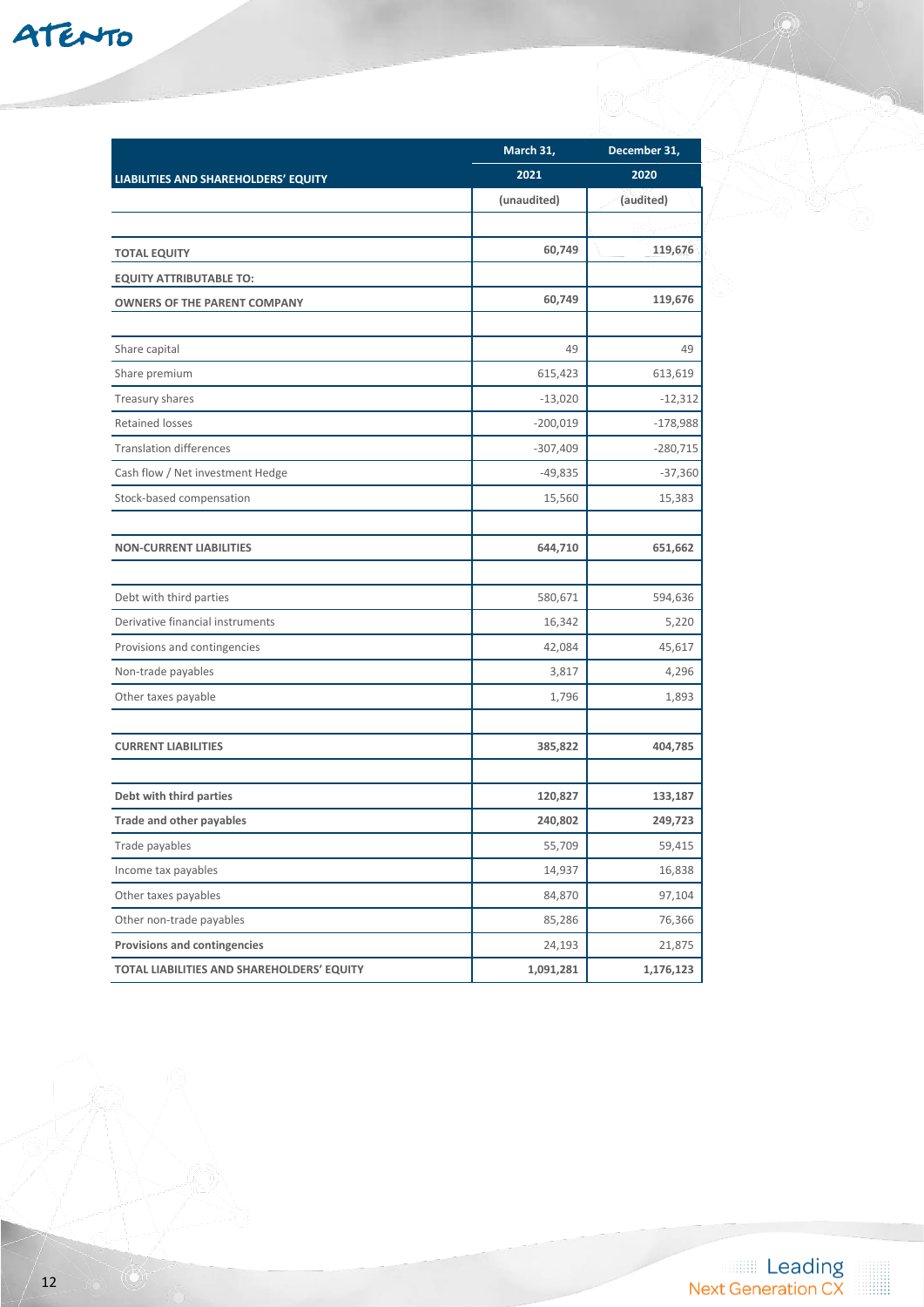## **Cash Flow (\$ million)**

|                                                                    | 2021    | For the three months<br>ended March 31,<br>2020 |
|--------------------------------------------------------------------|---------|-------------------------------------------------|
|                                                                    |         | (unaudited)                                     |
| <b>Operating activities</b>                                        |         |                                                 |
| Loss before income tax                                             | (19.2)  | (7.6)                                           |
| Adjustments to reconcile loss before income tax to net cash flows: |         |                                                 |
| Amortization and depreciation                                      | 30.5    | 31.5                                            |
| Changes in trade provisions                                        | (1.5)   | 0.5                                             |
| Share-based payment expense                                        | 2.2     | 0.6                                             |
| Change in provisions                                               | 8.7     | 4.1                                             |
| Grants released to income                                          | (0.2)   | (0.2)                                           |
| Losses on disposal of property, plant and equipment                | (0.1)   | 0.2                                             |
| Finance income                                                     | (3.0)   | (2.4)                                           |
| Finance costs                                                      | 24.3    | 15.9                                            |
| Net foreign exchange differences                                   | (7.3)   | 3.5                                             |
| Change in fair value of financial instruments                      | 13.8    |                                                 |
| Change in other (gains)/ losses and own work capitalized           | 0.0     | (1.3)                                           |
|                                                                    | 67.4    | 52.3                                            |
| Changes in working capital:                                        |         |                                                 |
| Changes in trade and other receivables                             | (36.0)  | (37.2)                                          |
| Changes in trade and other payables                                | 17.2    | 10.2                                            |
| Other assets/(payables)                                            | 1.1     | 3.2                                             |
|                                                                    | (17.7)  | (22.4)                                          |
|                                                                    |         |                                                 |
| Interest paid                                                      | (29.3)  | (19.6)                                          |
| Interest received                                                  | 7.7     | 9.7                                             |
| Income tax paid                                                    | (4.0)   | (7.1)                                           |
| Other payments                                                     | (5.4)   | (0.9)                                           |
|                                                                    | (31.0)  | (18.0)                                          |
| Net cash flows from/ (used in) operating activities                | (0.6)   | 4.4                                             |
| <b>Investing activities</b>                                        |         |                                                 |
| Payments for acquisition of intangible assets                      | (0.9)   | (0.1)                                           |
| Payments for acquisition of property, plant and equipment          | (6.6)   | (10.9)                                          |
| Payments for financial instruments                                 |         | (0.3)                                           |
| Net cash flows used in investing activities                        | (7.5)   | (11.3)                                          |
| <b>Financing activities</b>                                        |         |                                                 |
| Proceeds from borrowing from third parties                         | 501.8   | 77.6                                            |
| Repayment of borrowing from third parties                          | (507.7) | (9.4)                                           |
| Payments of lease liabilities                                      | (8.1)   | (9.4)                                           |
| Acquisition of treasury shares                                     | (0.4)   |                                                 |
| Net cash flows provided by/ (used in) financing activities         | (14.4)  | 58.8                                            |
| Net (decrease)/increase in cash and cash equivalents               | (22.4)  | 51.9                                            |
| Foreign exchange differences                                       | (10.5)  | (13.9)                                          |
| Cash and cash equivalents at beginning of period                   | 209.0   | 124.7                                           |
| Cash and cash equivalents at end of period                         | 176.1   | 162.8                                           |

 $\circledR$ 

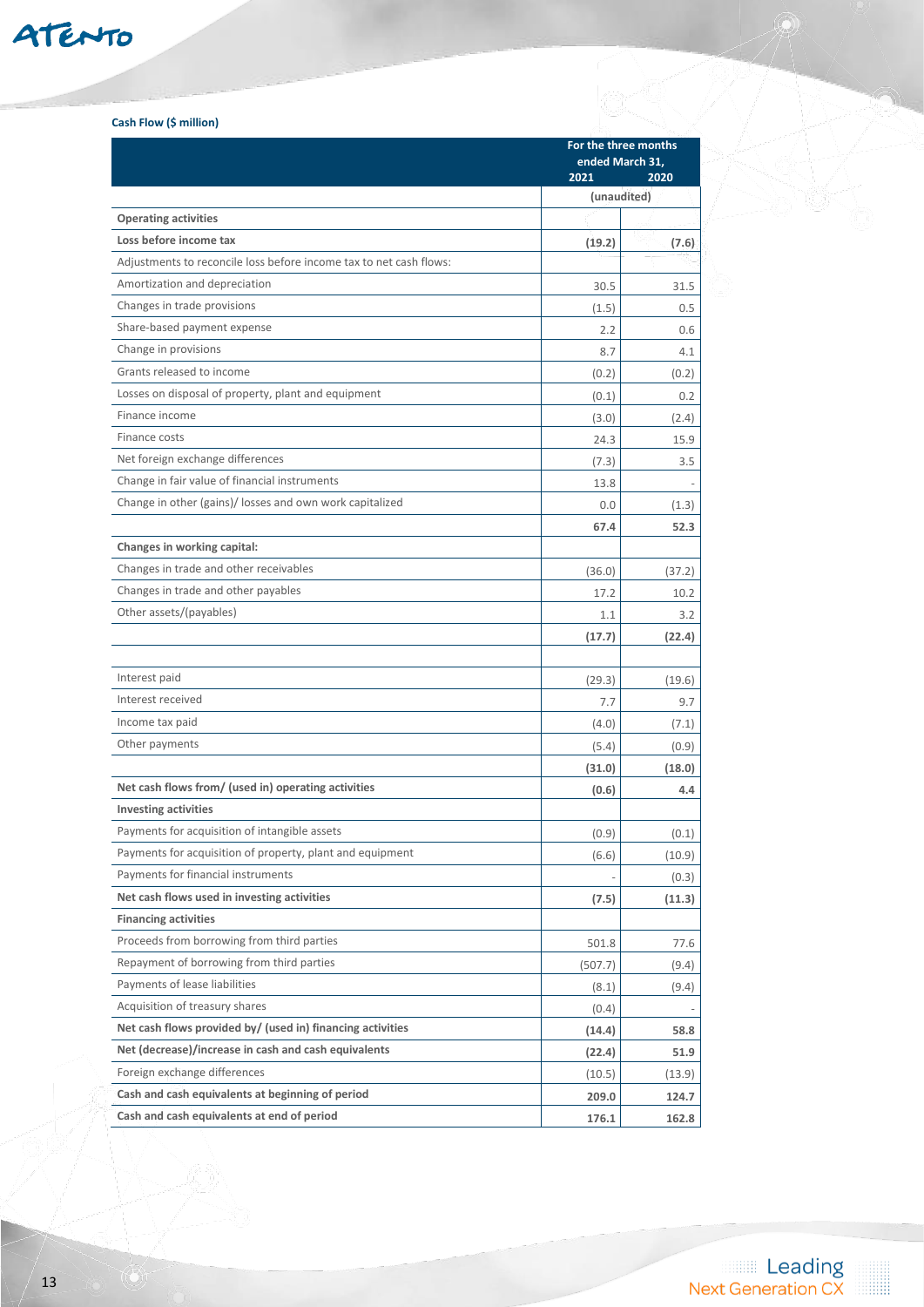#### **Adjustments to EBITDA by Quarter**

|                                  | <b>Fiscal 2019</b> |                          |                |        |           |                | <b>Fiscal 2020</b> |                |       |           |        |
|----------------------------------|--------------------|--------------------------|----------------|--------|-----------|----------------|--------------------|----------------|-------|-----------|--------|
| (\$ million)                     | Q <sub>1</sub>     | Q <sub>2</sub>           | Q <sub>3</sub> | Q4     | <b>FY</b> | Q <sub>1</sub> | Q <sub>2</sub>     | Q <sub>3</sub> | Q4    | <b>FY</b> | Q1     |
| Profit/(loss) for the period     | (45.6)             | (6.6)                    | 1.3            | (29.6) | (80.7)    | (7.4)          | (18.3)             | (13.1)         | (7.9) | (46.8)    | (20.2) |
| Net finance expense              | 17.3               | 19.1                     | 13.8           | 6.9    | 57.1      | 16.9           | 14.2               | 25.6           | 25.3  | 82.0      | 27.8   |
| Income tax expense               | (2.9)              | (3.1)                    | 2.3            | 2.0    | 36.2      | (0.2)          | (2.4)              | 2.3            | 5.3   | 5.1       | 1.0    |
| Write-off of deferred tax assets | 37.8               | $\overline{\phantom{a}}$ | $\equiv$       |        |           |                |                    |                |       |           |        |
| Depreciation and amortization    | 35.3               | 33.2                     | 30.8           | 41.4   | 140.8     | 31.5           | 28.7               | 30.0           | 30.7  | 120.9     | 30.5   |
| EBITDA (non-GAAP) (unaudited)    | 42.0               | 42.6                     | 48.1           | 20.7   | 153.4     | 40.8           | 22.2               | 44.8           | 53.5  | 161.2     | 39.1   |
| <b>Adjusted EBITDA Margins</b>   | 9.6%               | 9.6%                     | 11.7           | 5.0%   | 9.0%      | 10.9%          | 7.1%               | 12.7%          | 14.5% | 11.4%     | 39.1   |

#### **IFRS 16 Effect**

| <b>IFRS 16: Effect</b>          | Q1 2021 | Q1 2020 |
|---------------------------------|---------|---------|
| Revenue                         | 0.0     | 0.0     |
| <b>EBITDA</b>                   | 7.3     | 9.4     |
| Depreciation & Amortization     | (10.5)  | (11.7)  |
| <b>Operating Profit</b>         | (3.2)   | (2.3)   |
| Finance costs                   | (3.4)   | (3.7)   |
| (Loss)/profit before income tax | (6.7)   | (6.0)   |
| Income tax expense              | (0.0)   | 0.0     |
| (Loss)/profit after income tax  | (6.7)   | (6.0)   |

#### **Add-Backs to Net Income by Quarter**

|                                                                                                           |        |                          | <b>Fiscal 2019</b>       |                          |                          | <b>Fiscal 2020</b> |                |                |                |           | <b>Fiscal</b><br>2021    |
|-----------------------------------------------------------------------------------------------------------|--------|--------------------------|--------------------------|--------------------------|--------------------------|--------------------|----------------|----------------|----------------|-----------|--------------------------|
| (\$ million, except percentage<br>changes)                                                                | Q1     | Q <sub>2</sub>           | Q <sub>3</sub>           | Q4                       | <b>FY</b>                | Q1                 | Q <sub>2</sub> | Q <sub>3</sub> | Q <sub>4</sub> | <b>FY</b> | Q1                       |
| Profit/(Loss) attributable to equity holders of<br>the parent company                                     | (45.6) | (6.6)                    | 1.3                      | (29.6)                   | (80.7)                   | (7.4)              | (18.3)         | (13.1)         | (7.9)          | (46.8)    | (20.2)                   |
| Amortization of Acquisition related to<br>Intangible assets                                               | 5.1    | 5.0                      | 4.9                      | 5.5                      | 20.6                     | 5.0                | 4.3            | 4.5            | 4.5            | 18.3      | 5.1                      |
| Net foreign exchange gain on financial<br>instruments                                                     | ٠      |                          |                          |                          | $\overline{\phantom{a}}$ |                    | ٠              |                |                | ٠         | 13.8                     |
| Net foreign exchange impacts                                                                              | 1.6    | 1.4                      | (2.3)                    | 8.4                      | 9.1                      | 3.5                | 5.8            | 8.8            | 9.7            | 27.8      | (7.3)                    |
| Tax effect                                                                                                | 34.6   | (6.8)                    | (2.2)                    | 2.2                      | 27.7                     | (4.5)              | (2.0)          | (1.4)          | (1.7)          | (9.4)     | (1.3)                    |
| Other                                                                                                     | ٠      | $\overline{\phantom{a}}$ | $\overline{\phantom{a}}$ | $\overline{\phantom{a}}$ |                          |                    |                |                |                |           | $\overline{\phantom{a}}$ |
| Adjusted Earnings (non-GAAP) (unaudited)                                                                  | (4.3)  | (6.9)                    | 1.6                      | (13.5)                   | (23.3)                   | (3.5)              | (10.2)         | (1.2)          | 4.5            | (10.1)    | (9.9)                    |
| Adjusted Earnings per share (in U.S. dollars) in<br>the reverse split basis                               | (0.29) | (0.47)                   | 0.11                     | (0.97)                   | (1.61)                   | (0.25)             | (0.70)         | (0.09)         | 0.32           | (0.72)    | (0.70)                   |
| Adjusted Earnings attributable to Owners of<br>the parent (non-GAAP) (unaudited)                          | (4.7)  | (7.2)                    | 1.6                      | (13.5)                   | (23.9)                   | (3.5)              | (10.2)         | (1.2)          | 4.5            | (10.1)    | (9.9)                    |
| Adjusted Earnings attributable to Owners of<br>the parent (in U.S. dollars) in the reverse split<br>basis | (0.32) | (0.49)                   | 0.11                     | (0.97)                   | (1.65)                   | (0.25)             | (0.70)         | (0.09)         | 0.32           | (0.72)    | (0.70)                   |

 $(*)$  We define non-recurring items as items that are limited in number, clearly identifiable, unusual, are unlikely to be repeated in the near future in the ordinary course of business and that have a material impact on the consolidated results of operations. Non-recurring items can be summarized as demonstrated below:

(a) Amortization of acquisition related to intangible assets represents the amortization expense of customer base, recorded as intangible assets. This customer base represents the fair value (within the business combination involving the acquisition of control of Atento Group) of the intangible assets arising from service agreements (tacit or explicitly formulated in contracts) with Telefónica Group and with other customers.

(b) Since April 1, 2015, the Company designated the foreign currency risk on certain of its subsidiaries as net investment hedges using financial instruments as the hedging items. Consequently, any gain or loss on the hedging instrument, related to the effective portion of the hedge is recognized in other comprehensive income (equity) as from that date. The gains or losses related to the ineffective portion are recognized in the statements of operations and for comparability, and those adjustments are added back to calculate Adjusted Earnings.

(\*\*) Adjusted Earnings per share is calculated based on weighted average number of ordinary shares outstanding of 14,159,237 and 14,090,948 for the three months ended March 31, 2020 and 2021, respectively.

(\*\*\*) Adjusted Earnings per share in the reverse split basis is calculated by applying the ratio of conversion of 5.027090466672970 used in the reverse split into the previous weighted average number of ordinary shares outstanding

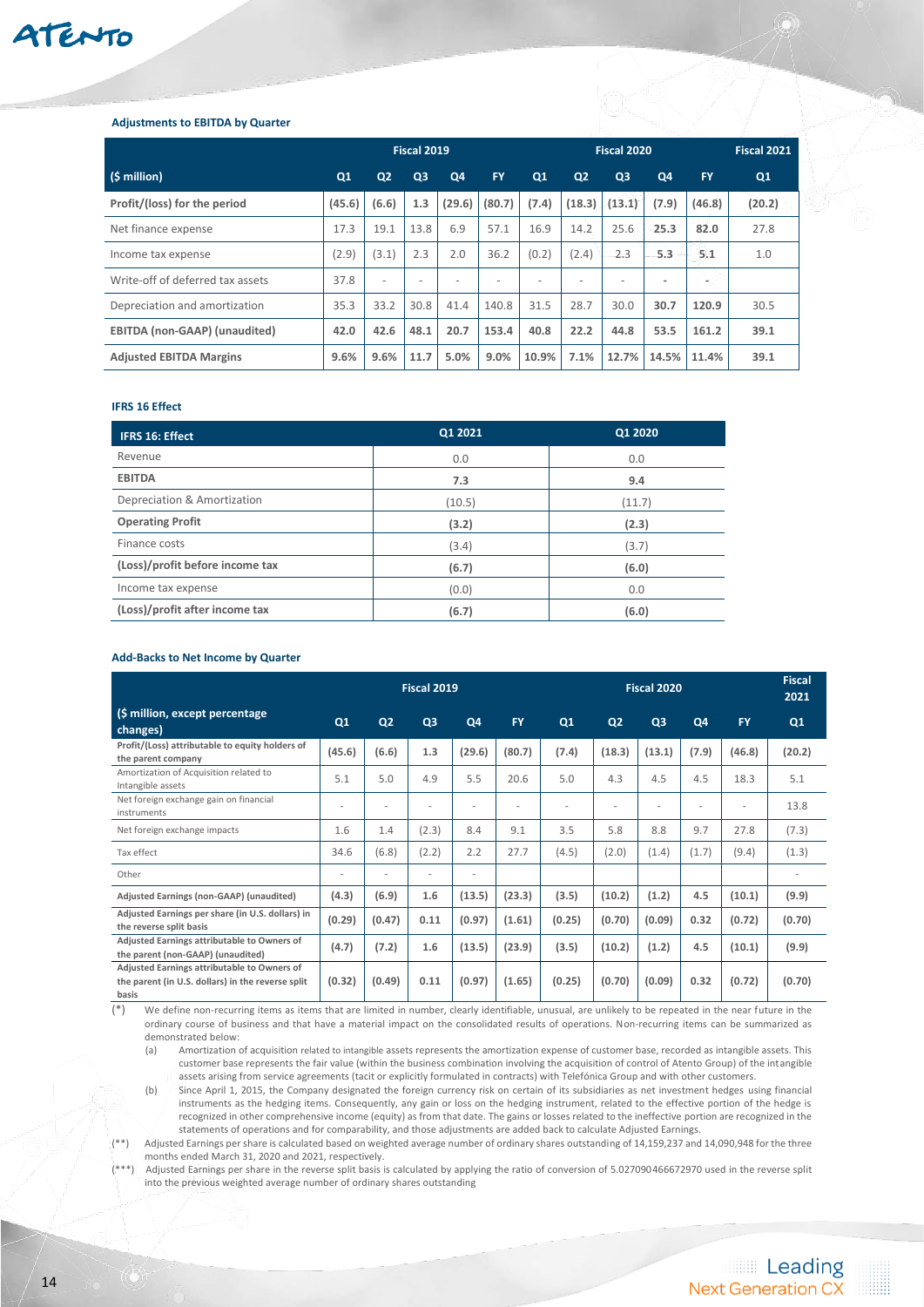#### **Effective Tax Rate**

| <b>Fiscal</b><br>(\$ million, except percentage changes)    |        | <b>Fiscal</b><br>2020    | Q1<br>2019 | Q <sub>2</sub><br>2019 | Q <sub>3</sub><br>2019 | Q4<br>2019 | Q1<br>2020 | Q <sub>2</sub><br>2020 | Q <sub>3</sub><br>2020 | Q4<br>2020 | Q1<br>2021 |
|-------------------------------------------------------------|--------|--------------------------|------------|------------------------|------------------------|------------|------------|------------------------|------------------------|------------|------------|
| Profit/(loss) before tax <sup>1</sup>                       | (44.5) | (41.7)                   | (10.6)     | (9.7)                  | 3.5                    | (27.6)     | (7.6)      | (20.7)                 | (10.8)                 | (2.6)      | (19.2)     |
| (+) Total Add-backs to Net Income (excluding tax effect)    | 29.7   | 46.1                     | 6.7        | 6.5                    | 2.6                    | 13.9       | 8.5        | 10.1                   | 13.3                   | 14.2       | 11.6       |
| Amortization of Acquisition related Intangible assets       | 20.6   | 18.3                     | 5.1        | 5.0                    | 4.9                    | 5.5        | 5.0        | 4.3                    | 4.5                    | 4.5        | 5.1        |
| Net foreign exchange impacts                                | 9.1    | 27.8                     | 1.6        | 1.4                    | (2.3)                  | 8.4        | 3.5        | 5.8                    | 8.8                    | 9.7        | (7.3)      |
| Change in fair value of financial instruments               |        | $\overline{\phantom{a}}$ |            |                        |                        |            |            |                        |                        |            | 13.8       |
| = Recurring Profit/(loss) before tax (non-GAAP) (unaudited) | (14.8) | 4.4                      | (3.9)      | (3.2)                  | 6.1                    | (13.7)     | 0.9        | (10.6)                 | 2.5                    | 11.6       | (7.6)      |
| (-) Recurring Tax                                           | (8.5)  | (14.5)                   | (0.4)      | (3.7)                  | (4.5)                  | 0.1        | (4.3)      | 0.4                    | (3.7)                  | (7.0)      | (2.3)      |
| Income tax expense (reported)                               | (36.2) | (5.1)                    | (35.0)     | 3.1                    | (2.3)                  | (2.0)      | 0.2        | 2.4                    | (2.3)                  | (5.3)      | (1.0)      |
| Tax effect (non-recurring)                                  | 27.7   | (9.4)                    | 34.6       | (6.8)                  | (2.2)                  | 2.2        | (4.5)      | (2.0)                  | (1.4)                  | (1.7)      | (1.3)      |
| = Adjusted Earnings (non-GAAP) (unaudited)                  | (23.3) | (10.1)                   | (4.3)      | (6.9)                  | 1.6                    | (13.5)     | (3.4)      | (10.2)                 | (1.2)                  | 4.6        | (9.9)      |
| <b>Recurring ETR</b>                                        | 57.7%  | N.M.                     | 9.8%       | N.M.                   | 74.1%                  | 0.8%       | N.M.       | 3.8%                   | N.M.                   | 60.3%      | 30.3%      |

(1) Profit/(loss) before income tax from continuing operations

#### **Financing Arrangements**

Net debt with third parties as of December 31, 2019 and 2020 is as follow:

| (\$ million, except Net Debt/Adj. EBITDA LTM)             | On March 31, 2021 | On March 31, 2020 |
|-----------------------------------------------------------|-------------------|-------------------|
| Cash and cash equivalents                                 | 176.1             | 162.8             |
| Debt:                                                     |                   |                   |
| <b>Senior Secured Notes</b>                               | 493.6             | 495.3             |
| <b>Super Senior Credit Facility</b>                       | 30.0              | 50.0              |
| <b>BNDES</b>                                              | 0.5               | 0.8               |
| Lease Liabilities <sup>(3)</sup>                          | 140.3             | 146.1             |
| <b>Other Borrowings</b>                                   | 37.2              | 35.0              |
| <b>Total Debt</b>                                         | 701.5             | 727.1             |
| Net Debt with third parties (1) (unaudited)               | 525.4             | 564.4             |
| Adjusted EBITDA LTM <sup>(2)</sup> (non-GAAP) (unaudited) | 159.5             | 152.2             |
| Net Debt/Adjusted EBITDA LTM (non-GAAP) (unaudited)       | 3.3x              | 3.7x              |

(1) In considering our financial condition, our management analyzes Net debt with third parties, which is defined as total debt less cash and cash equivalents. Net debt with third parties is not a measure defined by IFRS and it has limitations as an analytical tool. Net debt with third parties is neither a measure defined by or presented in accordance with IFRS nor a measure of financial performance and should not be considered in isolation or as an alternative financial measure determined in accordance with IFRS. Net debt is not necessarily comparable to similarly titled measures used by other companies. (2) EBITDA LTM (Last Twelve Months)

(3) Considers the impact on March 31, 2021 of the application of IFRS16 (former operating leases not related to short-term or low-value leases are now shown as debt) of \$130.9 million and \$9.4 million of other financial leases.